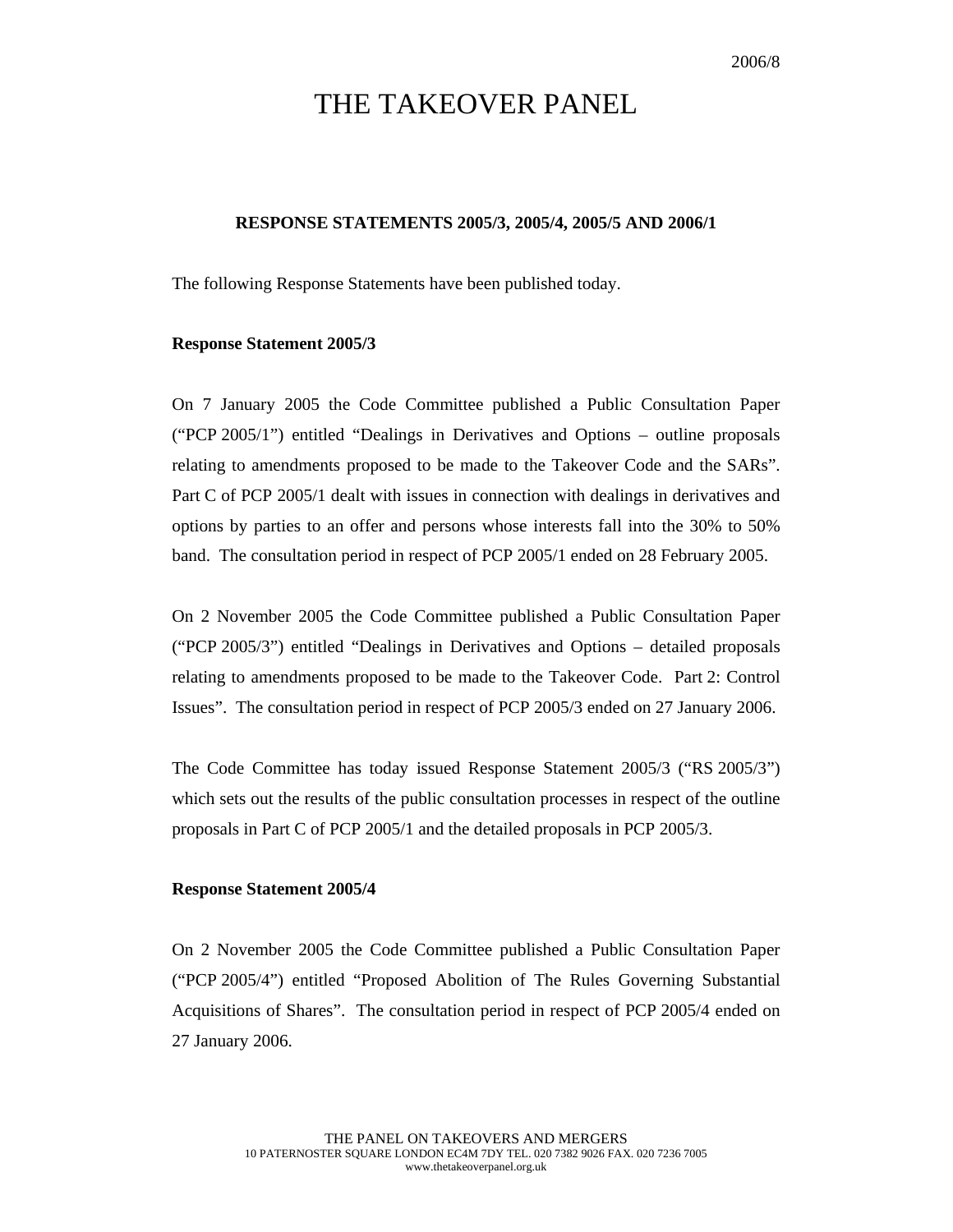The Code Committee has today issued Response Statement 2005/4 ("RS 2005/4") which sets out the results of the public consultation process in respect of PCP 2005/4.

#### **Response Statement 2005/5**

On 18 November 2005 the Panel and the Code Committee published a Public Consultation Paper ("PCP 2005/5") entitled "The Implementation of the Takeovers Directive". The consultation period in respect of PCP 2005/5 ended on 10 February 2006.

The Panel and the Code Committee have today issued Response Statement 2005/5 ("RS 2005/5") which sets out the results of the public consultation process in respect of PCP 2005/5.

#### **Response Statement 2006/1**

On 10 February 2006 the Code Committee published a Public Consultation Paper ("PCP 2006/1") entitled "Miscellaneous Code Amendments". The consultation period in respect of PCP 2006/1 ended on 10 March 2006.

The Code Committee has today issued Response Statement 2006/1 ("RS 2006/1") which sets out the results of the public consultation process in respect of PCP 2006/1.

## **Code amendments and implementation**

The relevant Appendix to each Response Statement sets out the provisions of the Code which have been introduced or amended as a result of the consultation exercise relevant to that Response Statement, as approved by the Code Committee. In addition Appendices A and B of RS 2005/5 have been approved jointly by the Code Committee and the Panel.

The Code, as revised, will come into effect on 20 May and will be applied from that date to all companies and transactions to which it then relates, including those ongoing transactions which straddle that date, except where to do so would give the